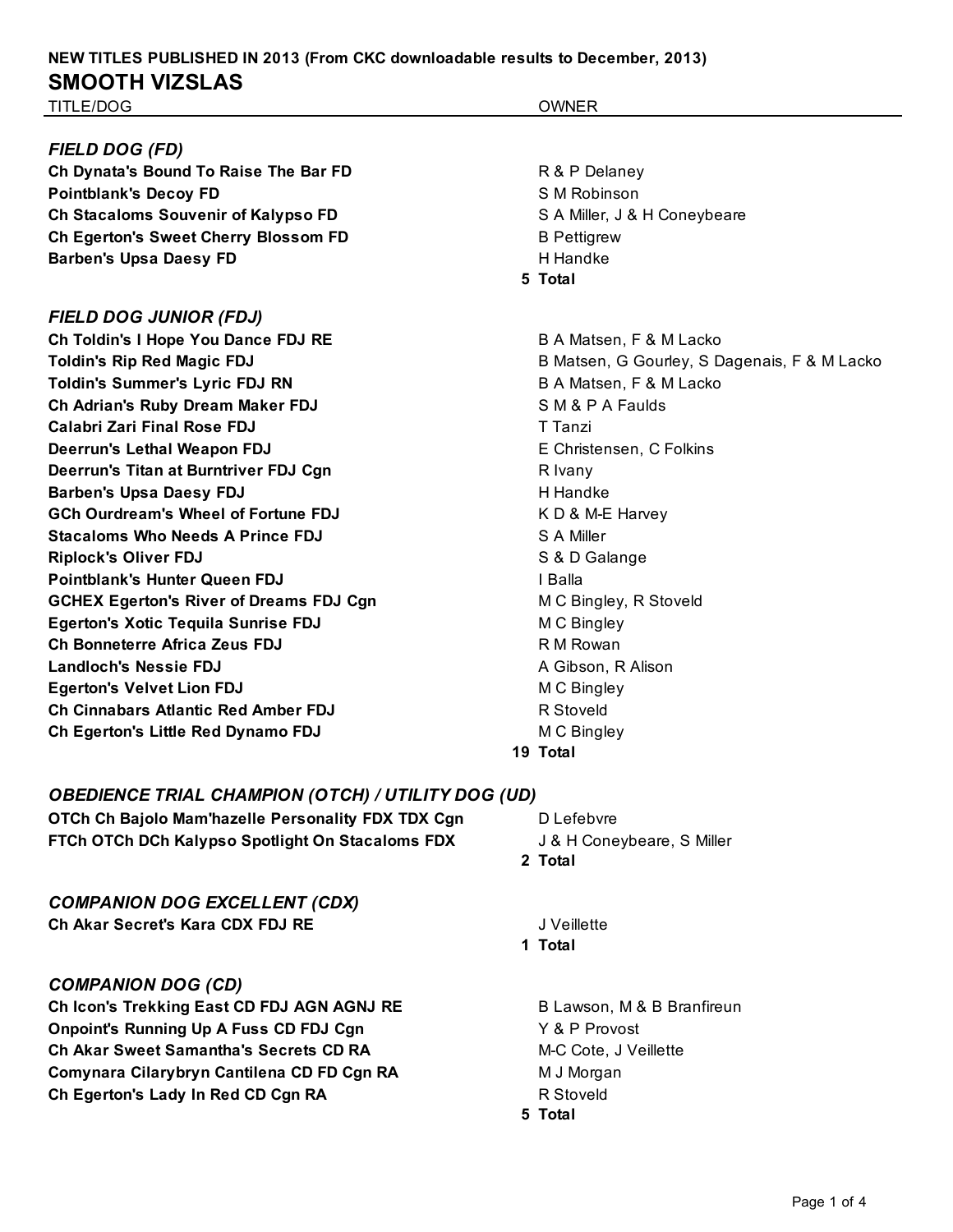#### TITLE/DOG OWNER

### *PRE-COMPANION DOG (Pcd)*

**Ch Ourdream Malcom Akar's Jackpot Pcd** J Groleay, J Veillette **Barben's Upsa Daesy FD Pcd RN** Mandke H J Handke

*SHOW: GRAND CHAMPION EXCELLENT (GCHEX)* **GCHEX Egerton's River of Dreams CGN MIC Bingley, R Stoveld MIC Bingley, R Stoveld** 

#### *SHOW: GRAND CHAMPION (GCh)*

**GCh Kizmar Pagliacci Really It Wasn't Me** K A Rust, P Hussa **GCh Ourdream's Wheel or Fortune FDJ** K D & M-E Harvey **GCh Lienroc Just By Chance FDJ TL & G S Corneil GCh Braemarsrose Poppys Girl Mak** K Morrissey **GCh Akar Viktor's Sweet Dreams** Chazzi, M Delage, J Veillette **GCh Firepoint Riverview Beforetheparade Passes By Rennington, H Grant** GCh Varazs Mokany Kiralyi Orban FDJ Cgn RN C Sellars, S T Dorosh **GCh Ferngold M'Zuri Sana FDJ** CL Simpson

#### *SHOW CHAMPION (CH)*

**Ch Bonneterre Africa Zeus R M Rowan Ch Akar Lovely Stella** C Lafleur, J Veillette **Ch Pagliacci Kizmar Naughty Laughter P** Hussa, K A Rust **Ch Pagliacci Kizmar Wicked Brew Night Children State Children Pillips Article Pillips Article Pillips Article P Ch Kizmar Irish Car Bomb** S Ford, K Rust **Ch Toldin's Guns'N Roses** M & F Lacko **Ch Ourdream's Double Jeopardy Charlotte Charlotte Charlotte R & G Fragomeno Ch Deerrun's Ted Theodore Logan FD E Christensen, C Folkins Ch Calabri Milo Golden Parade H** & R Stroebel, T Tanzi **Ch Pasadena's Autumn Belle** M & C Anderson **Ch Akar Barsony Nothin Impossible Chicago A Angiolillo, J Veillette Ch Buddydog Jp GJ Kiss'mn Bodaciously R** Sumita **Ch Cinnabar's Atlantic Red Amber R Stoveld Ch Egerton's Sweet Cherry Blossom FDJ** B M Pettigrew **Ch Calabri Zari Final Rose FDJ** T Tanzi **Ch Deerrun's Photo Finish L M Watson L M Watson Ch Kyllburg N Gossamer's Somelike It Hot** L C Zepp **Ch Egerton's Xotic Tequila Sunrise FDJ** M C Bingley **Ch Varazs Kedvesem Grand Finale** C **C** & C Maloney, S T Dorosh **Ch Fantazsa's Nikki Yubi** D Cordick, P Hidaka **Ch Egerton's Atlantic Red Danica** M C Bingley **Ch Egerton's Little Red Dynamo** M C Bingley **Ch Deerrun's Split Decision L M Watson Ch Ourdream's Red Sky at Night K D & M-E Harvey** 

## **2 Total**

**1 Total**

**8 Total**

**Ch Toldin's Rip Red Magic FDJ B Matsen, G Gourley, S Dagenais, F & M Lacko** 

**25 Total**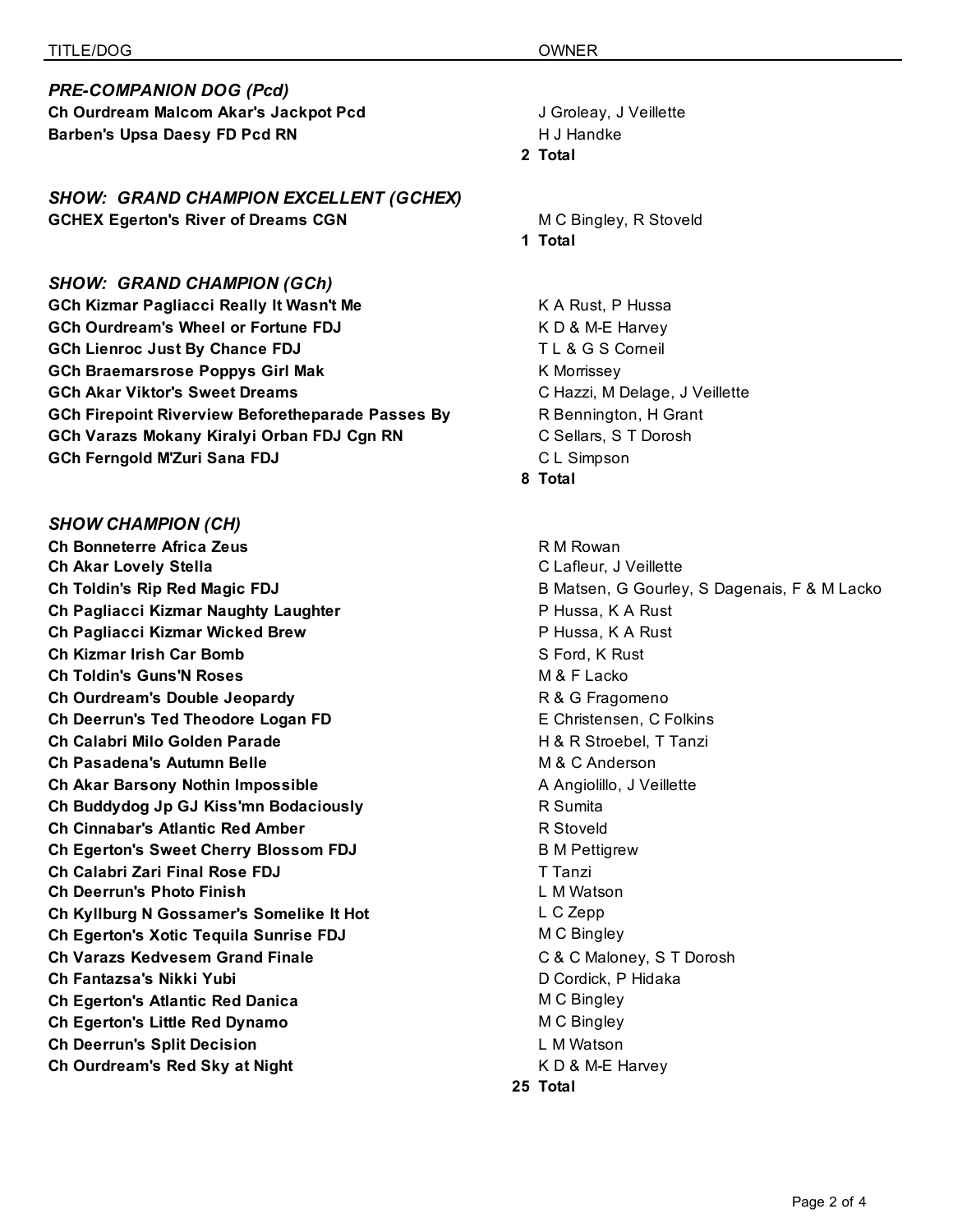| TITLE/DOG                                                                                                   | <b>OWNER</b>                              |
|-------------------------------------------------------------------------------------------------------------|-------------------------------------------|
| AGILITY MASTER EXCELLENT JUMPER 2 (AGMXJ2)<br>Ch AGMCh Jaybren's Fine Gold CD TD DDX AGMX Cgn AGIJ<br>AGXJ2 | <b>B R Kilgour</b><br>1 Total             |
| <b>AGILITY MASTER EXCELLENT VETERANS (AGMXV)</b>                                                            | J Sansregret                              |
| Kivalo Kiva Elso Khivas AGX Cgn AGIJ AGMXV AGXJV                                                            | 1 Total                                   |
| <b>AGILITY EXCELLENT (AGX)</b>                                                                              | J Leclair, J Sansregret, J Veillette      |
| Akar First Secret's Olive CD AGX Cgn AGIJ AGXJ RN                                                           | 1 Total                                   |
| <b>AGILITY EXCELLENT JUMPER (AGXJ)</b><br>Akar First Secret's Olive CD AGI Cgn AGIJ AGXJ RN                 | J Leclair, J Sansregret, J Veillette      |
| <b>AGILITY INTERMEDIATE (AGI)</b><br><b>Chakra's Darnit Garnet CD AGI AGIJ RA</b>                           | 1 Total<br>W L Burt, R Mulchan<br>1 Total |
| <b>AGILITY INTERMEDIATE SELECTED (AGIS)</b>                                                                 | S T Dorosh                                |
| CH Varazs Kiralyi Kedvesem CDX FD AGIS AGNJS RE CGN                                                         | 1 Total                                   |
| <b>AGILITY INTERMEDIATE JUMPER (AGIJ)</b>                                                                   | W L Burt, R Mulchan                       |
| <b>Chakra's Darnit Garnet CD AGN AGIJ RA</b>                                                                | R & P Delaney                             |
| Ch Dynata's Bound To Raise The Bar FD AGIJ                                                                  | 2 Total                                   |
| <b>AGILITY INTERMEDIATE JUMPERS SELECTED (AGIJS)</b>                                                        | S T Dorosh                                |
| CH Varazs Kiralyi Kedvesem CDX FD AGIS AGNJS RE CGN                                                         | 1 Total                                   |
| <b>AGILITY - NOVICE (AGN)</b>                                                                               | D Lefebvre                                |
| Ch Bajolo Perfect Hallybee FDJ AGN                                                                          | S Bouchard, L Lalonde                     |
| Ch Lienroc Glowing Heart Vesper AGN Cgn                                                                     | 2 Total                                   |
| <b>AGILITY NOVICE JUMPER (AGNJ)</b>                                                                         | R & P Delaney                             |
| Ch Dynata's Bound To Raise The Bar FD AGNJ                                                                  | S Bouchard, L Lalonde                     |
| Ch Lienroc Glowing Heart Vesper AGN AGNJ CGN                                                                | 2 Total                                   |
| <b>AGILITY NOVICE JUMPERS VETERANS (AGNJV)</b>                                                              | D Lefebvre                                |
| Ch OTCh Bajolo Mam'hazelle Personality FDX TDX AGNJV                                                        | 1 Total                                   |